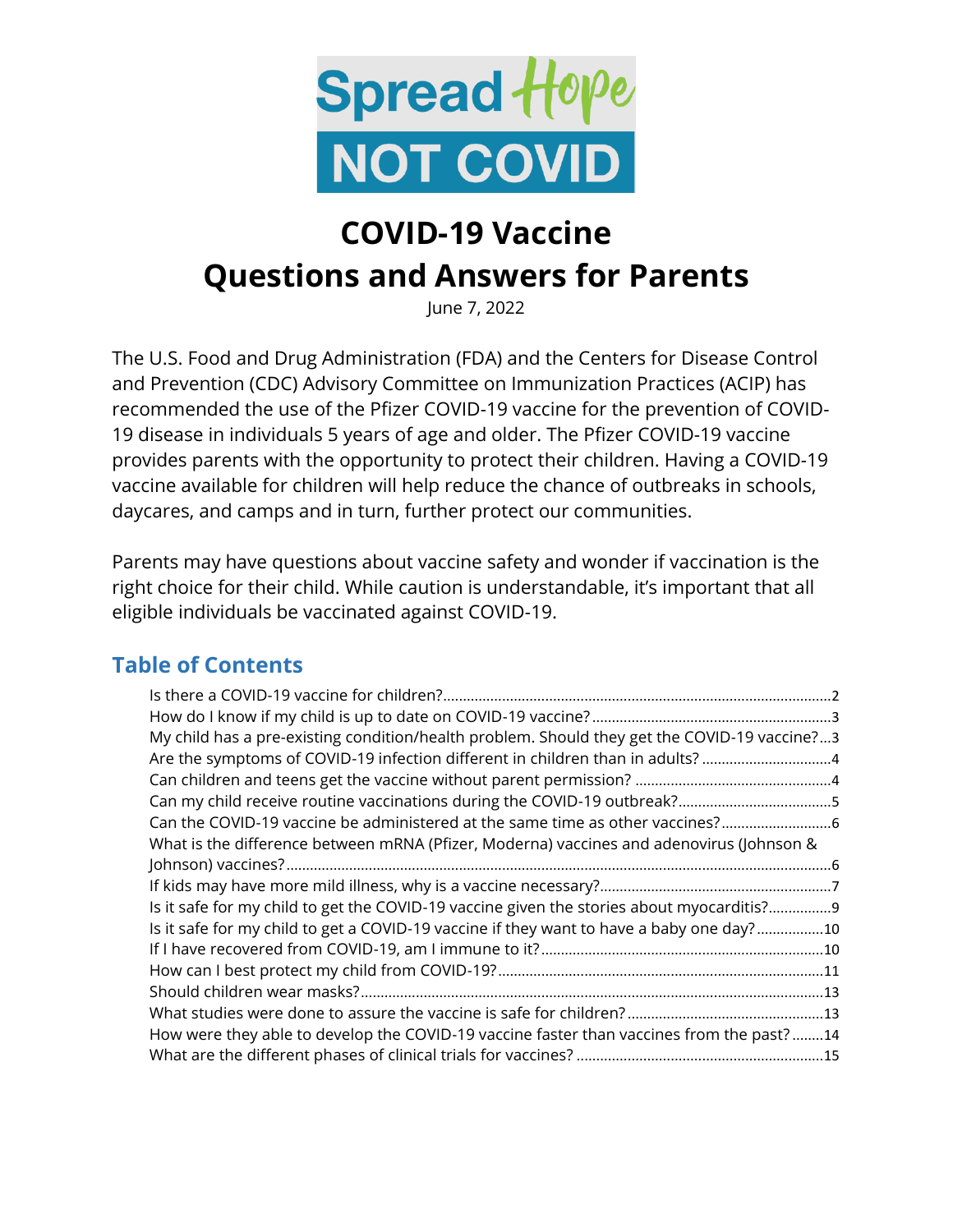### <span id="page-1-0"></span>**Is there a COVID-19 vaccine for children?**

#### **Yes. CDC recommends everyone 5 years and older get an age appropriate COVID-19 vaccine and booster dose(s).**

- Those who are ages 5 through 17 and are moderately or severely immunocompromised should receive an additional (third) Pfizer primary dose.
- Those who are ages 12 and older and are moderately or severely immunocompromised should receive a second Pfizer booster dose, at least four months after their first booster.

| Vaccine Type  | <b>Primary Series</b>       | Additional<br><b>Primary Dose</b> | <b>Booster</b>   | Second<br><b>Booster</b> |
|---------------|-----------------------------|-----------------------------------|------------------|--------------------------|
|               |                             |                                   |                  |                          |
| 4 years and   | <b>No</b>                   | <b>No</b>                         | No               | <b>No</b>                |
| under         |                             |                                   |                  |                          |
| 5 through 11  | Recommended                 | <b>No</b>                         | Recommended   No |                          |
| 12 through 15 | Recommended                 | <b>No</b>                         | Recommended   No |                          |
|               | 16 through 17   Recommended | <b>No</b>                         | Recommended      | No.                      |

#### **Not moderately or severely immunocompromised**

#### **Moderately or severely immunocompromised**

| Vaccine Type         | <b>Primary Series</b> | Additional<br><b>Primary Dose</b> | <b>Booster</b> | Second Booster |
|----------------------|-----------------------|-----------------------------------|----------------|----------------|
| 4 years and<br>under | N <sub>o</sub>        | <b>No</b>                         | No             | <b>No</b>      |
| 5 through 11         | Recommended           | Recommended                       | Recommended    | N <sub>o</sub> |
| 12 through 15        | Recommended           | Recommended                       | Recommended    | Recommended    |
| 16 through $17$      | Recommended           | Recommended                       | Recommended    | Recommended    |

COVID-19 vaccine provides the opportunity to further protect your child from COVID-19 and help get life back to normal.

COVID-19 vaccines have gone through clinical trials and scientific review just like any other vaccine — including those your child has likely already received — with the same high level of quality and safety standards.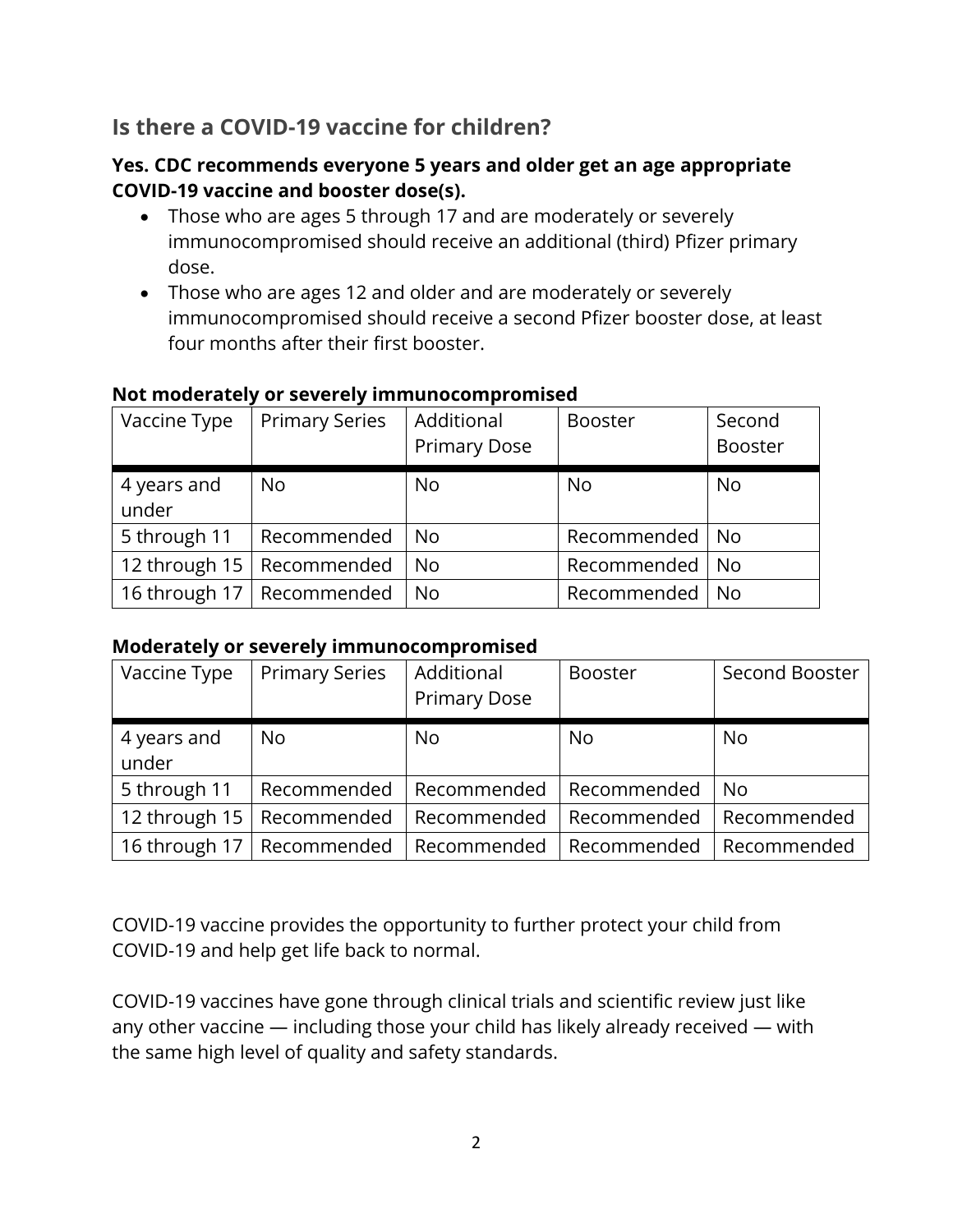Vaccination gets our kids back to the programs, activities, and social interactions they need for academic, social, emotional, and physical development.

### Source: [Children's Hospital of Philadelphia: Should My Child Get the COVID](https://www.chop.edu/news/health-tips/should-my-child-get-covid-19-vaccine)-19 Vaccine?

### <span id="page-2-0"></span>**How do I know if my child is up to date on COVID-19 vaccine?**

Up to date means a person has received all recommended COVID-19 vaccines, including any booster dose(s) when eligible.

To find out if your child is up to date on COVID-19 vaccine, check their immunization record, talk to their doctor, or use the [COVID-19 Up to Date Tool.](https://www.michigan.gov/coronavirus/vaccine-tool)

View the [COVID-19 Vaccination Schedule](https://www.michigan.gov/coronavirus/-/media/Project/Websites/coronavirus/Folder2/COVID-19_Vaccination_Schedule_2nd_Booster_v3.pdf?rev=d3a3db28735e46e09e487886d61e2fbe) or the [COVID-19 Vaccination Schedule for](https://www.michigan.gov/coronavirus/-/media/Project/Websites/coronavirus/Folder2/COVID-19_Vaccination_Schedule_v3.pdf?rev=511cb3a160f145dca44392f484bc44cb)  [Moderately or Severely Immunocompromised](https://www.michigan.gov/coronavirus/-/media/Project/Websites/coronavirus/Folder2/COVID-19_Vaccination_Schedule_v3.pdf?rev=511cb3a160f145dca44392f484bc44cb) to learn about vaccine dose timing.

## <span id="page-2-1"></span>**My child has a pre-existing condition/health problem. Should they get the COVID-19 vaccine?**

Children and teens with pre-existing conditions like diabetes or heart conditions, those with Inflammatory Bowel Disease (e.g., Crohn's disease or ulcerative colitis) or other autoimmune diseases, or those who are taking medications that compromise their immune system, may be at higher risk of complications from COVID-19 infection – so it is especially important that they are vaccinated against COVID-19.

The COVID-19 vaccines that have been authorized or approved for use cannot cause COVID-19, even in those with weak immune systems. If you have questions about your child' health or the risks and benefits of receiving a COVID-19 vaccine, talk to your child's doctor.

We know that people with moderately or severely compromised immune systems are more vulnerable to COVID-19 and may not build the same level of immunity to COVID-19 vaccines compared to those who are not immunocompromised. Youth ages 5 through 17 who are moderately or severely [immunocompromised](https://www.cdc.gov/coronavirus/2019-ncov/vaccines/recommendations/immuno.html) should receive an additional (third) dose of Pfizer vaccine as part of their primary series and a booster dose and second booster, if eligible.

### Sources:

[Children's Hospital of Philadelphia: Should My Child Get the COVID](https://www.chop.edu/news/health-tips/should-my-child-get-covid-19-vaccine)-19 Vaccine?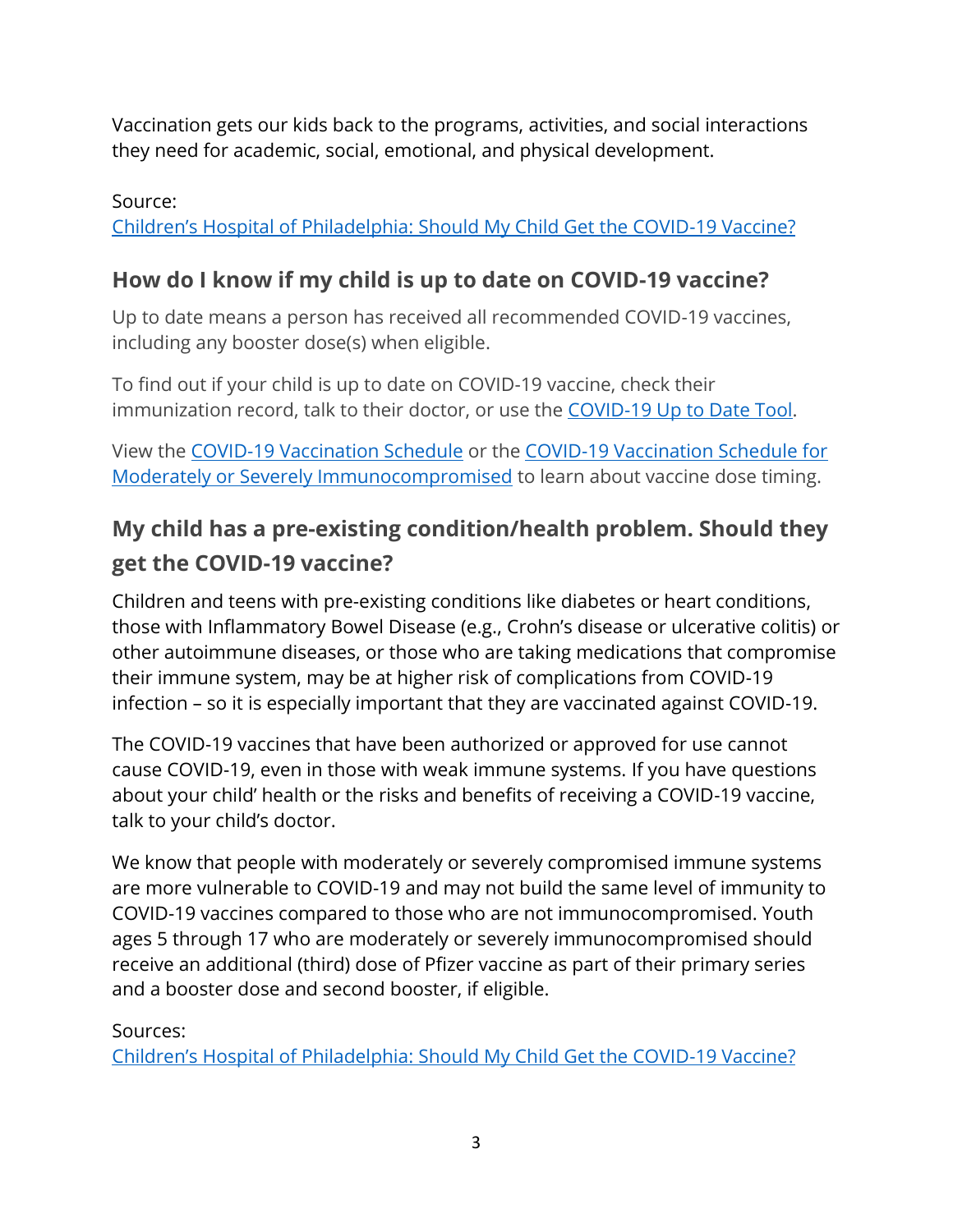## <span id="page-3-0"></span>**Are the symptoms of COVID-19 infection different in children than in adults?**

The symptoms of COVID-19 appear to be similar in children and adults. Children with confirmed COVID-19 generally have mild, cold-like symptoms, such as fever, runny nose, and cough. Vomiting and diarrhea have also been reported.

Health officials are advising parents to watch for symptoms related to a rare but serious inflammatory condition seen in children and linked to COVID-19, called Multisystem Inflammatory Syndrome (MIS-C). If you notice any of the following symptoms, call your child's pediatrician:

- A fever lasting more than 24 hours.
- Abdominal pain, diarrhea, or vomiting.
- Rash or changes in skin color.
- Trouble breathing (call 911 if this symptom is present).
- Your child seems confused or overly sleepy.

Vaccination is the best protection against COVID-19 **and** MIS-C. [Recent studies](https://www.cdc.gov/mmwr/volumes/71/wr/mm7102e1.htm) have shown that children ages 12 through 17 who have received two doses of the Pfizer vaccine were less likely to have severe outcomes from MIS-C.

Babies under the age of one and children with certain underlying conditions may be more likely to have severe illness from COVID-19. Studies are ongoing regarding how the disease impacts everyone, including children.

Be sure to let your child's pediatrician know if your child has tested positive for COVID-19 or has been exposed to the virus. Your pediatrician will let you know if your child can be seen in the office or if you need to go to the emergency department.

Sources: [CDC: COVID-19 Frequently Asked Questions](https://www.cdc.gov/coronavirus/2019-ncov/faq.html#COVID-19-and-Children) CDC: For Parents – [MIS-C associated with COVID-19](https://www.cdc.gov/coronavirus/2019-ncov/daily-life-coping/children/mis-c.html) [CDC: MIS-C and COVID-19](https://emergency.cdc.gov/han/2020/han00432.asp) [AAP: MIS-C and COVID-19](https://www.aappublications.org/news/2020/05/14/covid19inflammatory051420)

## <span id="page-3-1"></span>**Can children and teens get the vaccine without parent permission?**

Minors, 5 through 17 years of age, need parental consent to be vaccinated.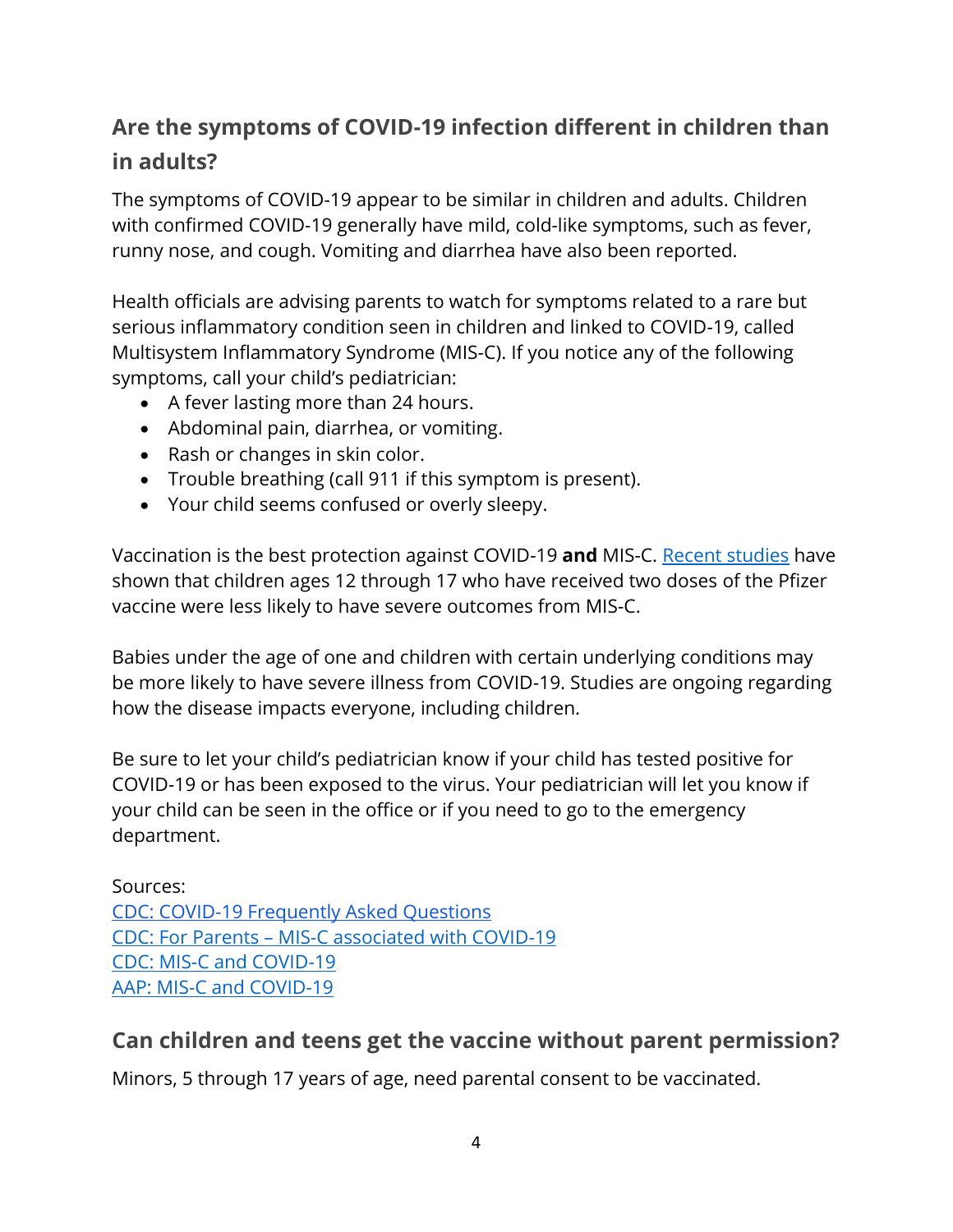## <span id="page-4-0"></span>**Can my child receive routine vaccinations during the COVID-19 outbreak?**

Yes. Routine well-child visits and vaccine visits are essential, even during the COVID-19 pandemic. It's important that your family continue to receive their immunizations, including flu vaccines, on time and according to the schedule [recommended by the U.S. Centers for Disease Control and Prevention \(CDC\).](https://www.cdc.gov/vaccines/schedules/easy-to-read/child-easyread.html) **COVID-19 vaccine and other vaccines, like the flu vaccine, may be administered during the same visit.**

Many of these diseases are serious. At a time when our health care system is already overwhelmed, it is critical that we avoid outbreaks of preventable diseases, like flu, measles, pertussis (whooping cough), and mumps.

Please keep in mind that COVID-19 vaccine may be administered without regard to timing of other vaccines. This means that your child may receive an age appropriate COVID-19 vaccine and other vaccines (like flu vaccine) on the same day or at any time before or after another vaccine.

Many medical offices are taking extra steps to make sure that well visits can happen safely during the COVID-19 outbreak, including:

- Scheduling sick visits and well-child visits during different times of the day.
- Asking patients to remain outside until it's time for their appointment to reduce the number of people in waiting rooms.
- Offering sick visits and well-child visits in different locations.
- Screening for symptoms by phone before the appointment.
- Asking everyone to wear masks during their appointment.

Prepare for the visit by calling your child's health care provider to ask when your child's vaccinations are due and what procedures are in place at the office.

Sources: [CDC: Routine vaccinations during COVID-19](https://www.cdc.gov/vaccines/parents/visit/vaccination-during-COVID-19.html) [CDC: Keep Children Healthy during the COVID-19 Pandemic](https://www.cdc.gov/coronavirus/2019-ncov/daily-life-coping/children.html)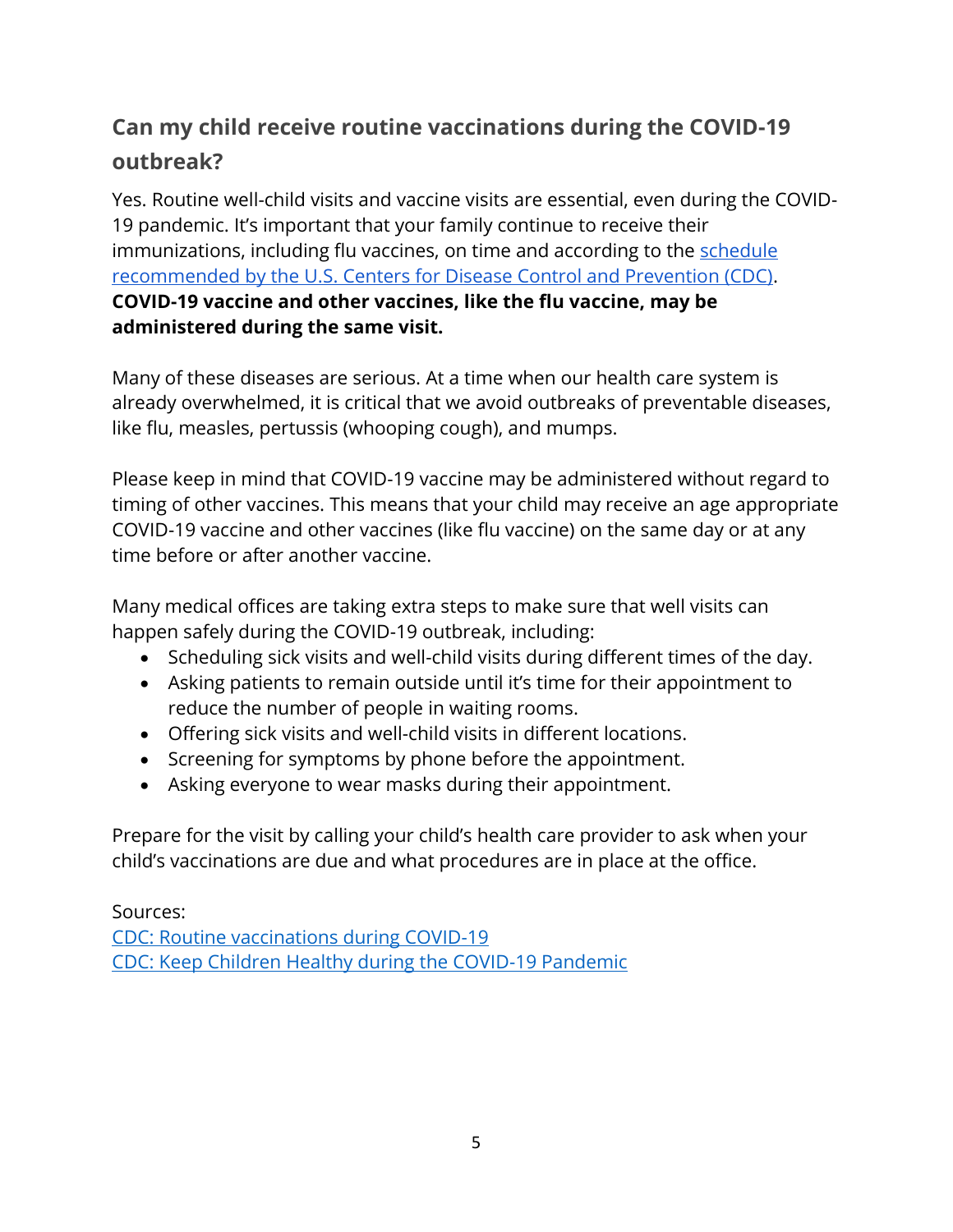## <span id="page-5-0"></span>**Can the COVID-19 vaccine be administered at the same time as other vaccines?**

COVID-19 vaccines may be administered at the same time as other vaccines, including flu vaccine – there is no waiting period. Your child's doctor may recommend getting multiple vaccines in one appointment. Be sure to have a discussion with your child's doctor to discuss what vaccines your child may need.

## <span id="page-5-1"></span>**What is the difference between mRNA (Pfizer, Moderna) vaccines and adenovirus (Johnson & Johnson) vaccines?**

Many vaccines put a weakened or inactivated germ into our bodies to trigger an immune response, but the current COVID-19 vaccines work a little different. Instead, they teach our cells how to make a protein—or even just a piece of a protein—that triggers an immune response inside our bodies. That immune response, which produces antibodies, is what protects us from getting infected or seriously ill if the real virus enters our bodies.

### **mRNA vaccines**

Pfizer and Moderna are mRNA vaccines. mRNA stands for messenger ribonucleic acid.



#### **[View How mRNA vaccines work online.](https://www.michigan.gov/documents/coronavirus/2021_MDHHS_COVIDVaccine_mRNA_Infograph_5_719358_7.pdf)**

COVID-19 mRNA vaccines give instructions to our cells to make a harmless piece of what is called the "spike protein" which is the same protein found on the surface of the virus that causes COVID-19 disease. Next, our cells display this protein piece on its surface, similar to how the COVID-19 virus would. Our immune systems recognize that the protein doesn't belong there and begins building an immune response and making antibodies, like what happens in an actual COVID-19 infection. After the protein piece is made, our cells break down the 'instructions' from the vaccine. At the end of the process, our bodies have learned how to protect against any future COVID-19 infection.

The benefit of mRNA vaccines, like all vaccines, is that those who are vaccinated gain protection without ever having to risk the serious consequences of getting sick with COVID-19.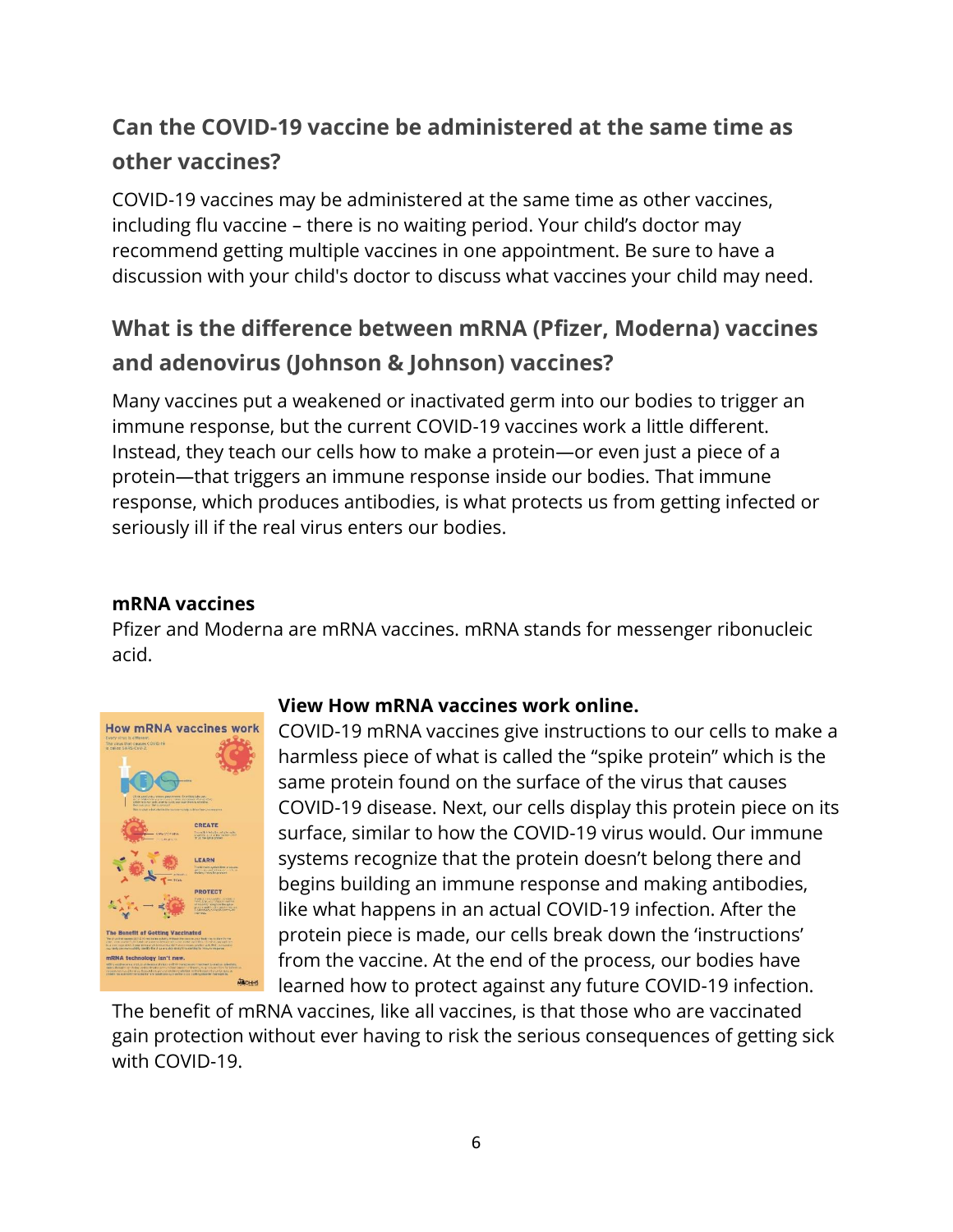### **Adenovirus vaccines**

Johnson & Johnson is an adenovirus vaccine. Currently, there are no adenovirus vaccines available for anyone under 18 years of age.

#### **[View How Adenovirus-based vaccines work online.](https://www.michigan.gov/documents/coronavirus/2021_MDHHS_Adenovirus-basedVaccine_Infograph_2.2_719352_7.pdf)**

In an Adenovirus-based vaccine, scientists take part of the SARS-CoV-2 virus's code (its DNA) and add it to a modified adenovirus (a virus that can cause the common cold). This teaches your immune systems to learn to recognize and fight the SARS-CoV-2 virus without causing you to be infected. The vaccine will not give you the COVID-19 virus or cause you to be infectious to others.



Sources:

[University of Michigan: The Top 5 COVID-19 Vaccine Candidates Explained](https://labblog.uofmhealth.org/rounds/top-5-covid-19-vaccine-candidates-explained) [CDC: Understanding mRNA COVID-19 Vaccines](https://www.cdc.gov/coronavirus/2019-ncov/vaccines/different-vaccines/mrna.html) [Children's Hospital of Philadelphia: Qu](https://www.chop.edu/centers-programs/vaccine-education-center/making-vaccines/prevent-covid)estions and Answers about COVID-19 [Vaccines](https://www.chop.edu/centers-programs/vaccine-education-center/making-vaccines/prevent-covid) [CDC: Different COVID-19 Vaccines](https://www.cdc.gov/coronavirus/2019-ncov/vaccines/different-vaccines.html)

### <span id="page-6-0"></span>**If kids may have more mild illness, why is a vaccine necessary?**

Though most children with COVID-19 have mild or no symptoms, some children can get severely ill and require hospitalization, and there is no way to tell in advance if your child will get a severe or mild case. Also, this age group can transmit the infection to more vulnerable family and community members, such as those who are unable to get the vaccine.

There have also been rare, tragic cases of children dying from COVID-19 and its effects, including multisystem inflammatory syndrome in children, or MIS-C. Visit [Michigan.gov/MISCChildren](https://www.michigan.gov/coronavirus/0,9753,7-406-98178_106487---,00.html) to learn more about this post-COVID-19 syndrome.

While children and teens may not be as likely to get severely ill from COVID-19, it can still happen. With this in mind, parents should consider the following:

#### **Michigan data:**

In Michigan, more than 423,200 confirmed cases from ages 0 to 19 years have been reported as of 6/1/2022.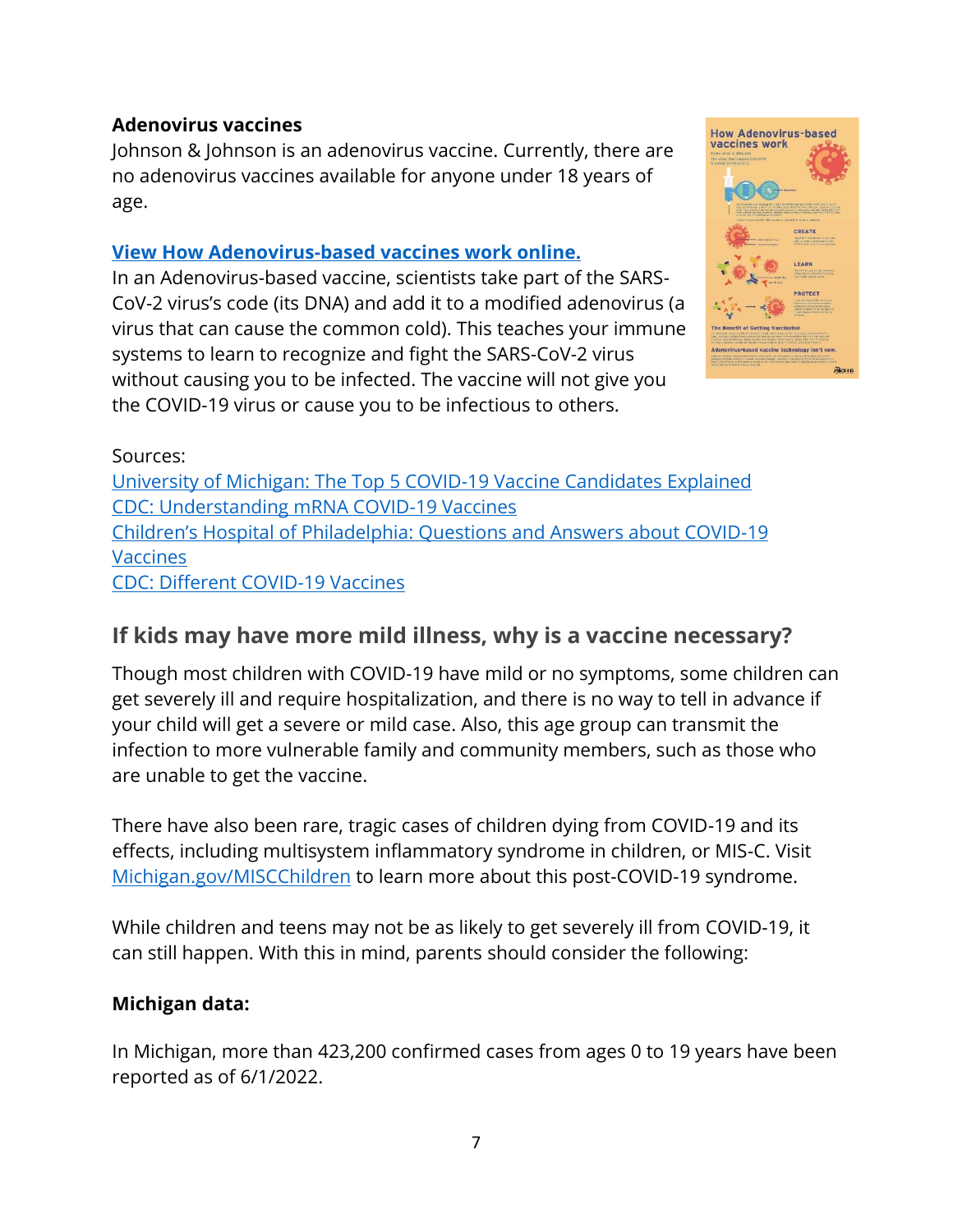Forty-five COVID-19 deaths have been reported in youths ages 0 to 19 years as of 6/1/2022.

In Michigan, 299 children have been identified as Multisystem Inflammatory Disorder (MIS-C) cases, as of 6/2/2022.

### **National data:**

Over time, children 5-11 years are making up a greater proportion of total cases. As of June 6, 2022, more than 5 million children aged 5-11 years have been infected, consisting of 6.7% of all cases in the U.S. Children aged 12-17 years make up an additional 7.5%. Overall, there have been over 13.1 million COVID-19 cases in children aged 0-17 years in the U.S. (CDC COVID Data Tracker)

More than 128,100 children ages 0-17 years have been hospitalized due to COVID-19 in the U.S (between 8/1/2020-6/4/2022). (CDC COVID Data Tracker)

- Conditions such as obesity, asthma, and developmental delay, as well as other pre-existing conditions, increase the chance for hospitalization.
- Racial and ethnic minority groups have disproportionately higher hospitalization rates among every age group, including children aged younger than 18 years.
	- o As of 2/19/2022, for children ages 0-17 years, the rate of hospitalization is 150.6 for Non-Hispanic Black, 145.0 for Hispanic or Latino, and 63.0 for Non-Hispanic White. [\(Disparities in COVID-19-](https://www.cdc.gov/coronavirus/2019-ncov/community/health-equity/racial-ethnic-disparities/disparities-hospitalization.html) [Associated Hospitalizations | CDC\)](https://www.cdc.gov/coronavirus/2019-ncov/community/health-equity/racial-ethnic-disparities/disparities-hospitalization.html)
- More than 1,520 children and teens up to 17 years of age in the U.S. have died from COVID-19 (as of 6/6/2022). (CDC COVID Data Tracker)
- There have been 8,525 cases of MIS-C, including 69 deaths) reported on or before 5/31/2022. [\(CDC COVID Data Tracker\)](https://covid.cdc.gov/covid-data-tracker/#mis-national-surveillance)
	- o 50% of children with MIS-C were between the ages of 5 and 13 years.
	- o MIS-C can occur weeks after COVID-19 infection, even if the child or family did not know the child had COVID-19.
	- o Most children who become ill with MIS-C will need to be hospitalized and some will need to be treated in the pediatric intensive care unit.
	- $\circ$  To date, the majority (57%) of MIS-C patients have been of Hispanic/Latino or Non-Hispanic Black race/ethnicity. Hispanic/Latino and Non-Hispanic Black populations are also disproportionately affected by COVID-19 overall.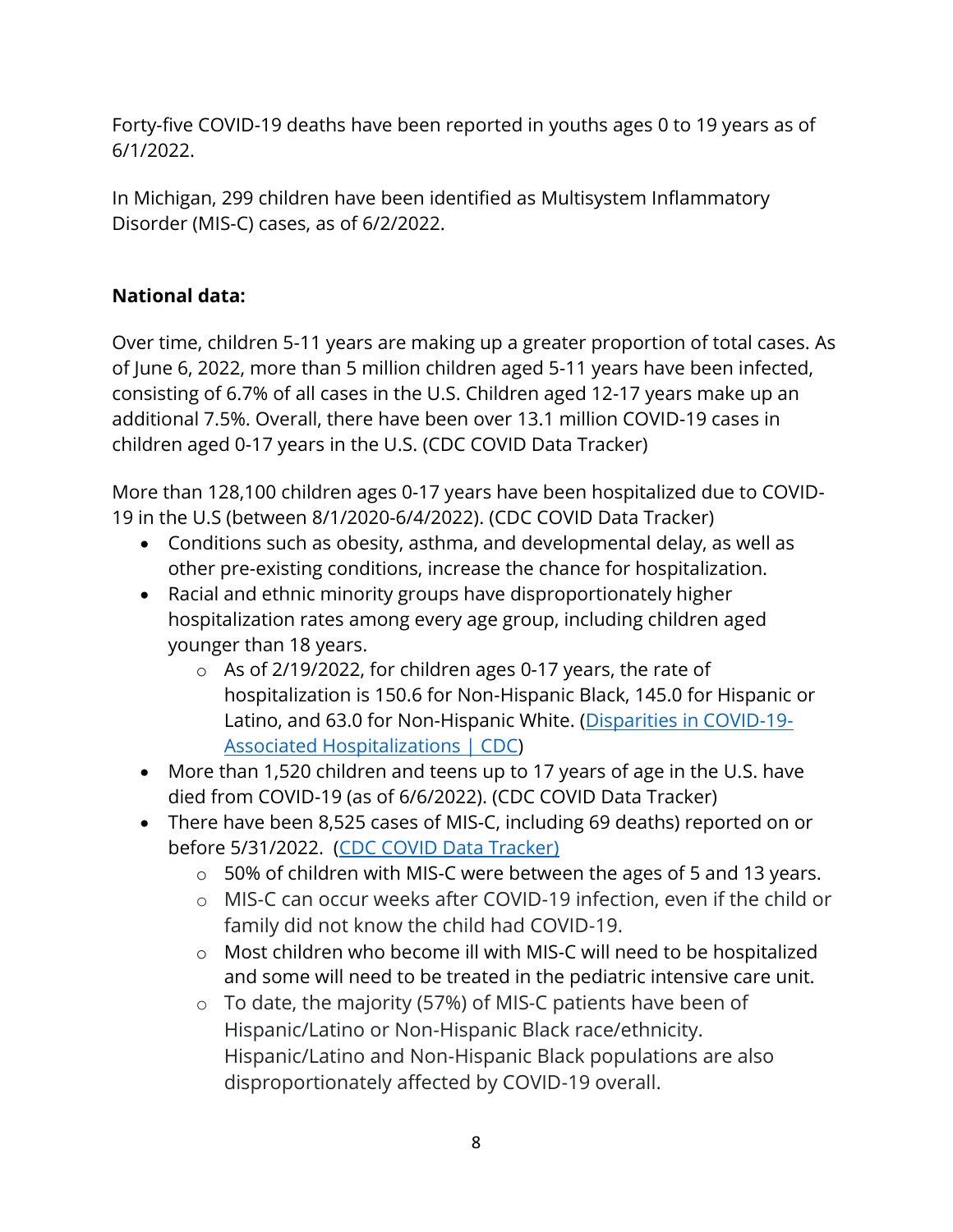Getting adolescents vaccinated means their safer return to social activities and can provide parents and caregivers peace of mind knowing their family is protected. Further, vaccinating children is key to raising the level of immunity in the population and limiting the spread of COVID in our communities.

### Source:

[Children's Hospital of Philadelphia: Questions and Answers about COVID](https://www.chop.edu/centers-programs/vaccine-education-center/making-vaccines/prevent-covid)-19 [Vaccines](https://www.chop.edu/centers-programs/vaccine-education-center/making-vaccines/prevent-covid)

## <span id="page-8-0"></span>**Is it safe for my child to get the COVID-19 vaccine given the stories about myocarditis?**

Cases of myocarditis, or inflammation of the heart, have been reported after receipt of the COVID-19 mRNA vaccine.

Myocarditis following vaccination is short-lived and tends to resolve on its own, whereas myocarditis following an infection tends to be more severe.

The condition is continuing to be investigated. Here is what we know to date:

- The risk of myocarditis from COVID-19 **infection** appears to be greater than the risk of myocarditis from COVID-19 **vaccination**.
- The cases of myocarditis that have occurred so far were more often in boys and young men and more often after the second dose. Symptoms occurred within several days after receipt of the dose. Recently immunized teens and young adults who experience chest pain or shortness of breath should be seen by a health care provider and report their recent vaccination.
- Myocarditis is somewhat common, particularly as a result of viral infections. In fact, cases tend to occur more often in the spring due to viruses that circulate at this time of year (specifically, coxsackie B viruses). Typically, about 100-200 cases occur per million people per year.
- To date, about 530 million doses of the COVID-19 vaccines have been given, and about 16.6 million of these have been in teens (12 through 17 years old).
- Available data suggest that the incidence of myocarditis following mRNA vaccines is about 1 per 50,000 vaccine recipients. Of interest, myocarditis also occurs more commonly after either acute COVID-19 or as part of the multisystem inflammatory syndrome of children (MIS-C).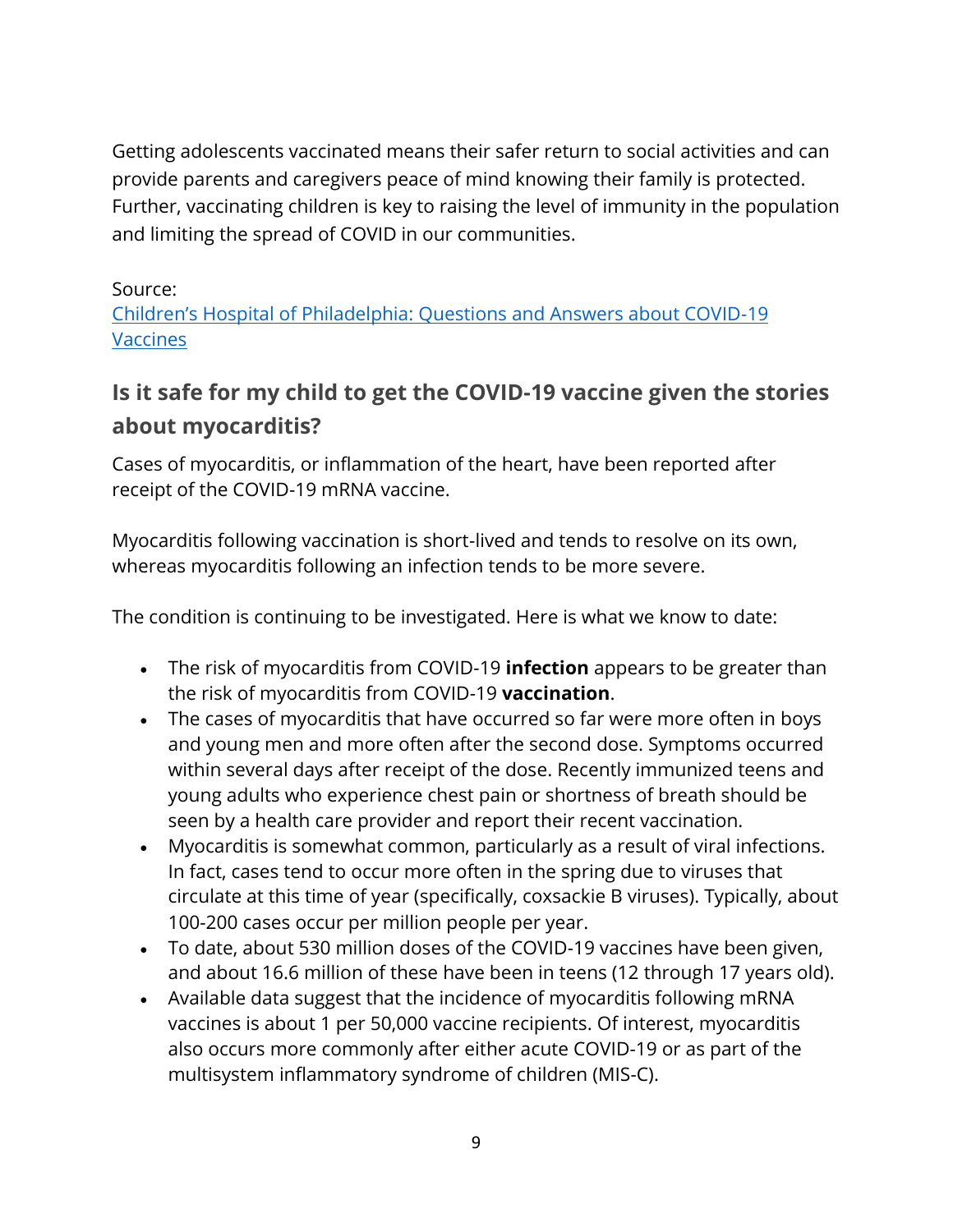• Watch for symptoms that may include chest pain, pressure, heart palpitations, difficulty breathing after exercise or lying down, or excessive sweating. One or more of these symptoms may also be accompanied by tiredness, stomach pain, dizziness, fainting, unexplained swelling, or coughing. If a recently vaccinated teen develops these symptoms or you are unsure, contact the child's doctor or seek more immediate medical assistance if needed.

The CDC will continue to monitor the situation related to myocarditis, but for now, there is not a reason to stop vaccinating kids. The American Heart Association has also released a [statement](https://newsroom.heart.org/news/cdc-investigating-rare-myocarditis-in-teens-young-adults-covid-19-vaccine-still-advised-for-all-who-are-eligible) encouraging continued vaccination.

#### Source:

[Children's Hospital of Philadelphia: Questions and Answers about COVID](https://www.chop.edu/centers-programs/vaccine-education-center/making-vaccines/prevent-covid)-19 **[Vaccines](https://www.chop.edu/centers-programs/vaccine-education-center/making-vaccines/prevent-covid)** 

## <span id="page-9-0"></span>**Is it safe for my child to get a COVID-19 vaccine if they want to have a baby one day?**

Yes. According to the experts at the [American College of Obstetricians and](https://www.acog.org/womens-health/faqs/coronavirus-covid-19-pregnancy-and-breastfeeding)  [Gynecologists](https://www.acog.org/womens-health/faqs/coronavirus-covid-19-pregnancy-and-breastfeeding) [\(ACOG\),](https://www.acog.org/womens-health/faqs/coronavirus-covid-19-pregnancy-and-breastfeeding) if you are planning or trying to get pregnant, you can get a COVID-19 vaccine. There is no evidence suggesting that fertility problems are a side effect – in the short or long term – of any of the COVID-19 vaccines available for use in the U.S. Scientists study every vaccine carefully for side effects immediately and for years afterward. Like all vaccines approved/authorized for use in the U.S., the COVID-19 vaccines are being studied carefully now and will continue to be monitored for safety for many years. Further, you do not need to delay getting pregnant after you get a COVID-19 vaccine.

If you find out you are pregnant after you have the first dose of a COVID-19 vaccine, you should still get the second dose and/or booster doses. Contact your doctor if you have any questions or concerns.

### <span id="page-9-1"></span>**If I have recovered from COVID-19, am I immune to it?**

Right now, we do not know how long antibodies last after infection. There is not enough information currently available to say if or for how long after infection someone is protected from COVID-19, which is also known as natural immunity. Early evidence suggests natural immunity from COVID-19 may not last very long, but more studies are needed to better understand this. Re-infections have been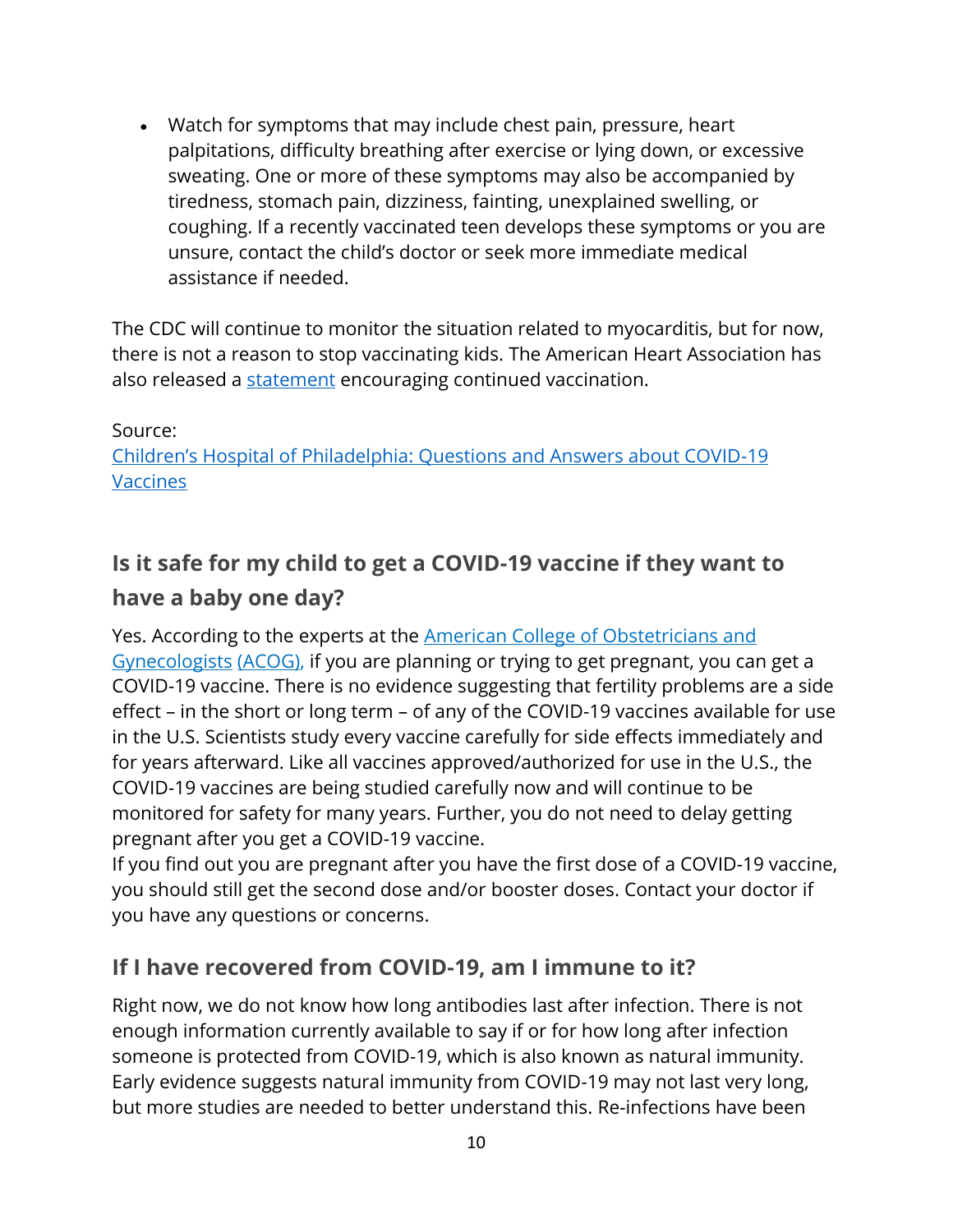reported. Currently, it is recommended to receive the COVID-19 vaccine even if there is a previous history of COVID-19 infection. It's important to remember that the virus that causes COVID-19 is very new, and scientists are actively working to study it.

Data from clinical trials indicate that mRNA COVID-19 vaccines are safe in persons with evidence of a prior COVID-19 infection. Vaccination should be offered to persons regardless of history of prior symptomatic or asymptomatic COVID-19 infection, this includes people with prolonged post-COVID-19 symptoms. Viral testing to assess for COVID-19 infection or serologic testing to assess for prior infection solely for the purposes of vaccine decision-making is not recommended.

Vaccination of persons with known current COVID-19 infection should be deferred until the person has recovered from the acute illness (if the person had symptoms) and [criteria](https://www.cdc.gov/coronavirus/2019-ncov/hcp/disposition-in-home-patients.html) have been met for them to discontinue isolation. This recommendation applies to persons who develop COVID-19 infection before receiving any vaccine doses as well as those who develop infection after the first dose but before receipt of the second dose. While there is no recommended minimum interval between infection and vaccination, [current evidence](https://www.cdc.gov/coronavirus/2019-ncov/hcp/duration-isolation.html) suggests the risk of COVID-19 reinfection is low in the months after infection but may increase with time due to waning immunity.

### Sources:

[Interim Clinical Considerations for Use of mRNA COVID-19 Vaccines Currently](https://www.cdc.gov/vaccines/covid-19/info-by-product/clinical-considerations.html?CDC_AA_refVal=https%3A%2F%2Fwww.cdc.gov%2Fvaccines%2Fcovid-19%2Finfo-by-product%2Fpfizer%2Fclinical-considerations.html)  [Authorized in the United States](https://www.cdc.gov/vaccines/covid-19/info-by-product/clinical-considerations.html?CDC_AA_refVal=https%3A%2F%2Fwww.cdc.gov%2Fvaccines%2Fcovid-19%2Finfo-by-product%2Fpfizer%2Fclinical-considerations.html) [CDC: Frequently Asked Questions about COVID-19 Vaccination](https://www.cdc.gov/coronavirus/2019-ncov/vaccines/faq.html) [Children's Hospital of Philadelphia: Questions and Answers about COVID](https://www.chop.edu/centers-programs/vaccine-education-center/making-vaccines/prevent-covid)-19 [Vaccines](https://www.chop.edu/centers-programs/vaccine-education-center/making-vaccines/prevent-covid)

### <span id="page-10-0"></span>**How can I best protect my child from COVID-19?**

When available to them, **get them vaccinated with the COVID-19 vaccine**. Currently, we have the Pfizer-BioNTech COVID-19 vaccine available to those 5 years and older.

- **Teach children** about COVID-19 health and safety measures to help stop the spread.
- **Avoid people who are sick** (coughing and sneezing).
- **Stay home when sick**, except to get testing or medical care.
- **Cover coughs and sneezes** with a tissue and throw the tissue in the trash.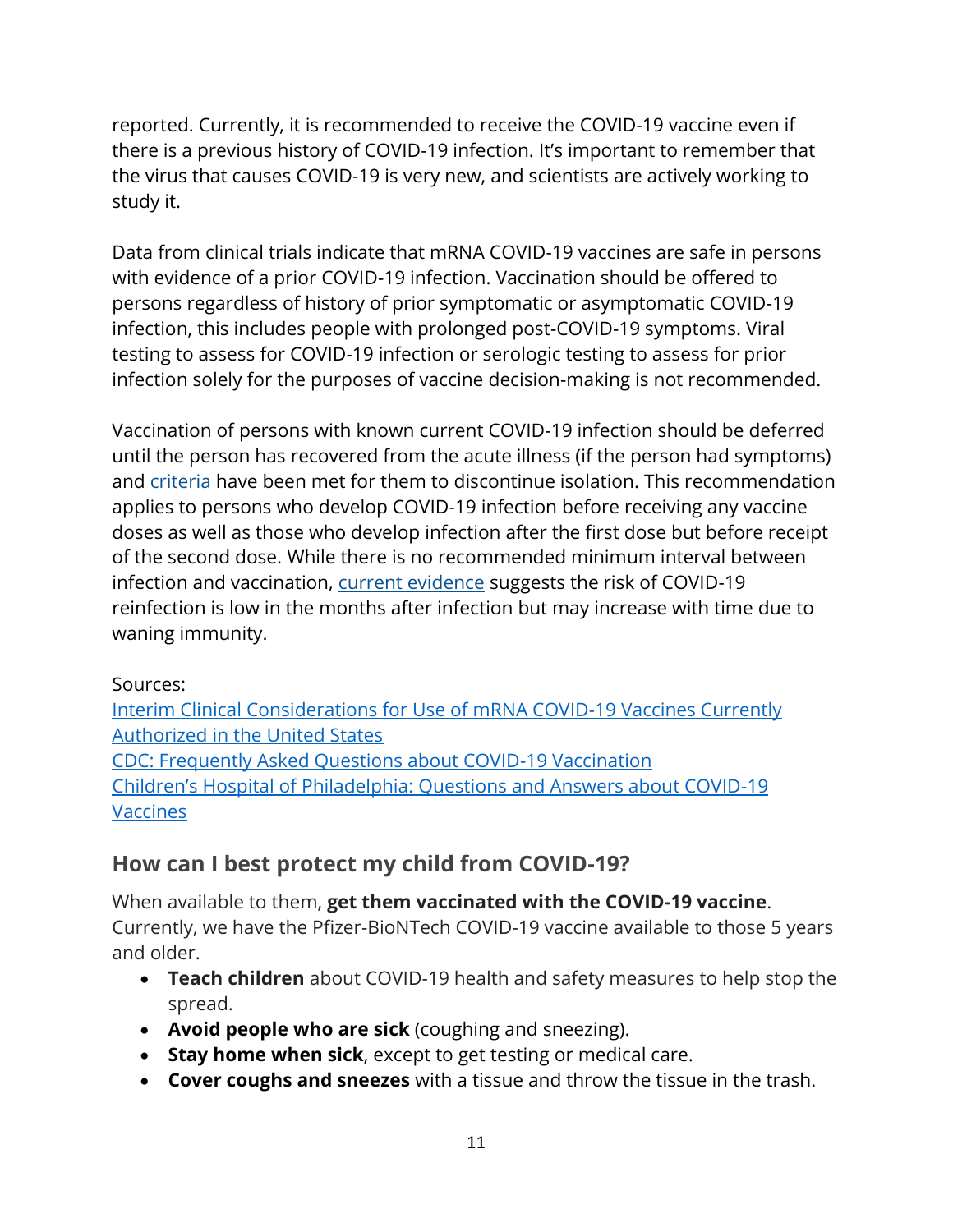- **Wash hands often** with soap and water for at least 20 seconds, especially after blowing your nose, coughing, or sneezing; going to the bathroom; and before eating or preparing food.
	- o If soap and water are not readily available, use an alcohol-based hand sanitizer with at least 60% alcohol. Always wash hands with soap and water if visibly dirty.
- **Clean and disinfect high-touch surfaces** frequently in common areas (like tables, hard-backed chairs, doorknobs, light switches, remotes, handles, desks, toilets, and sinks).

It's important to teach children and teens how to practice social distancing, especially for those who are not eligible to be vaccinated. The key to slowing the spread of COVID-19 is to limit contact as much as possible.

For infants, the best way is to limit exposure and avoid unnecessary public contact. If going out is essential and you must bring your baby:

- Keep the outing short and always follow the 6 feet distancing rule.
- Cover the infant carrier (not your baby) with a light blanket. This will help protect your baby, but still gives them the ability to breathe comfortably. Do not leave the blanket on the carrier in the car or at any time when your baby and carrier are not in your direct view. Check on your baby often.
- **Do not** put a mask on your baby, or any child under the age of two.
- Never leave children alone in the car. The temperature in your car can become deadly in a short time.
- Wash hands (and any children's hands) as soon as you return home.

Three COVID-19 vaccines are currently approved or authorized for use in the U.S. The Pfizer BioNTech COVID-19 vaccine is the only vaccine available and recommended for use in persons 5 through 17 years of age.

You can find additional information from the CDC about preventing COVID-19 here:

- [Prevention for 2019 Novel Coronavirus](https://www.cdc.gov/coronavirus/about/prevention.html)
- [Preventing COVID-19 Spread in Communities](https://www.cdc.gov/coronavirus/2019-ncov/community/index.html)
- [How COVID-19 Spreads](https://www.cdc.gov/coronavirus/2019-ncov/about/transmission.html)
- [Children and Coronavirus Disease 2019 \(COVID-19\)](https://www.cdc.gov/coronavirus/2019-ncov/daily-life-coping/children.html)

Source: [CDC: COVID-19 Frequently Asked Questions](https://www.cdc.gov/coronavirus/2019-ncov/faq.html#COVID-19-and-Children)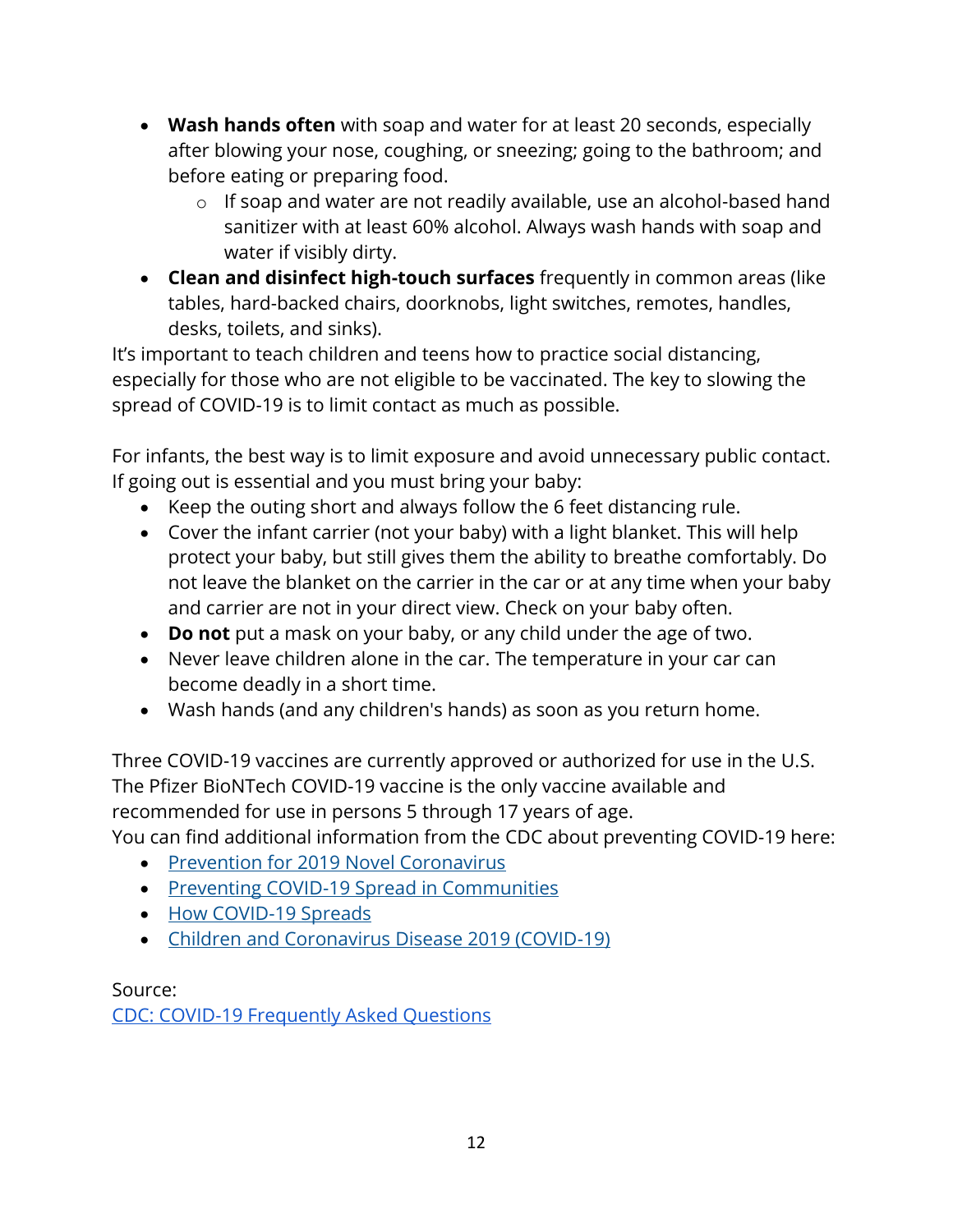### <span id="page-12-0"></span>**Should children wear masks?**

**Masks should NOT be put on babies or children younger than two years of age because of the danger of suffocation.** Children ages 2 years and older can wear masks or respirators to protect themselves and others from COVID-19.

Wearing masks is a public health measure people can take to reduce the spread of COVID-19 in addition to (not instead of) social distancing, frequent hand washing, and other everyday preventive actions. When your child wears a mask, make sure to choose a well-fitting and comfortable mask or respirator that your child can wear properly. A poorly fitting or uncomfortable mask or respirator might be worn incorrectly or removed often, and that would reduce its intended benefits.

[Masks protect both the wearer and others.](https://www.cdc.gov/coronavirus/2019-ncov/prevent-getting-sick/cloth-face-cover-guidance.html) Masks are a simple barrier to help prevent your respiratory droplets from reaching others. Studies show that masks reduce the spray of droplets when worn over the nose and mouth. A mask also offers you some protection too and how well it protects you from breathing the virus in depends on the fabric used and how the mask is made.

More specifics on masks from the Michigan Department of Health and Human Services can be found at [Michigan.gov/MaskUp.](http://www.michigan.gov/maskup)

Sources: [MDHHS: Face Coverings Frequently Asked Questions](https://www.michigan.gov/documents/coronavirus/Face_Coverings_Guidance_for_non-healthcare_workers_Final_685949_7.pdf) CDC: [Use and Care of Masks](https://www.cdc.gov/coronavirus/2019-ncov/prevent-getting-sick/about-face-coverings.html?CDC_AA_refVal=https%3A%2F%2Fwww.cdc.gov%2Fcoronavirus%2F2019-ncov%2Fprevent-getting-sick%2Fcloth-face-cover-guidance.html)

### <span id="page-12-1"></span>**What studies were done to assure the vaccine is safe for children?**

#### **For vaccination of youth ages 5 through 11 years:**

The vaccine's safety was studied in approximately 3,100 children ages 5 through 11 who received the vaccine and no serious side effects have been detected in the ongoing study.

− The available safety data to support the EUA include more than 4,600 participants (3,100 vaccine, 1,538 placebo) ages 5 through 11 years enrolled in the ongoing study. In this trial, a total of 1,444 vaccine recipients were followed for safety for at least two months after the second dose.

Side effects were generally mild to moderate in severity and occurred within two days after vaccination, and most went away within one to two days.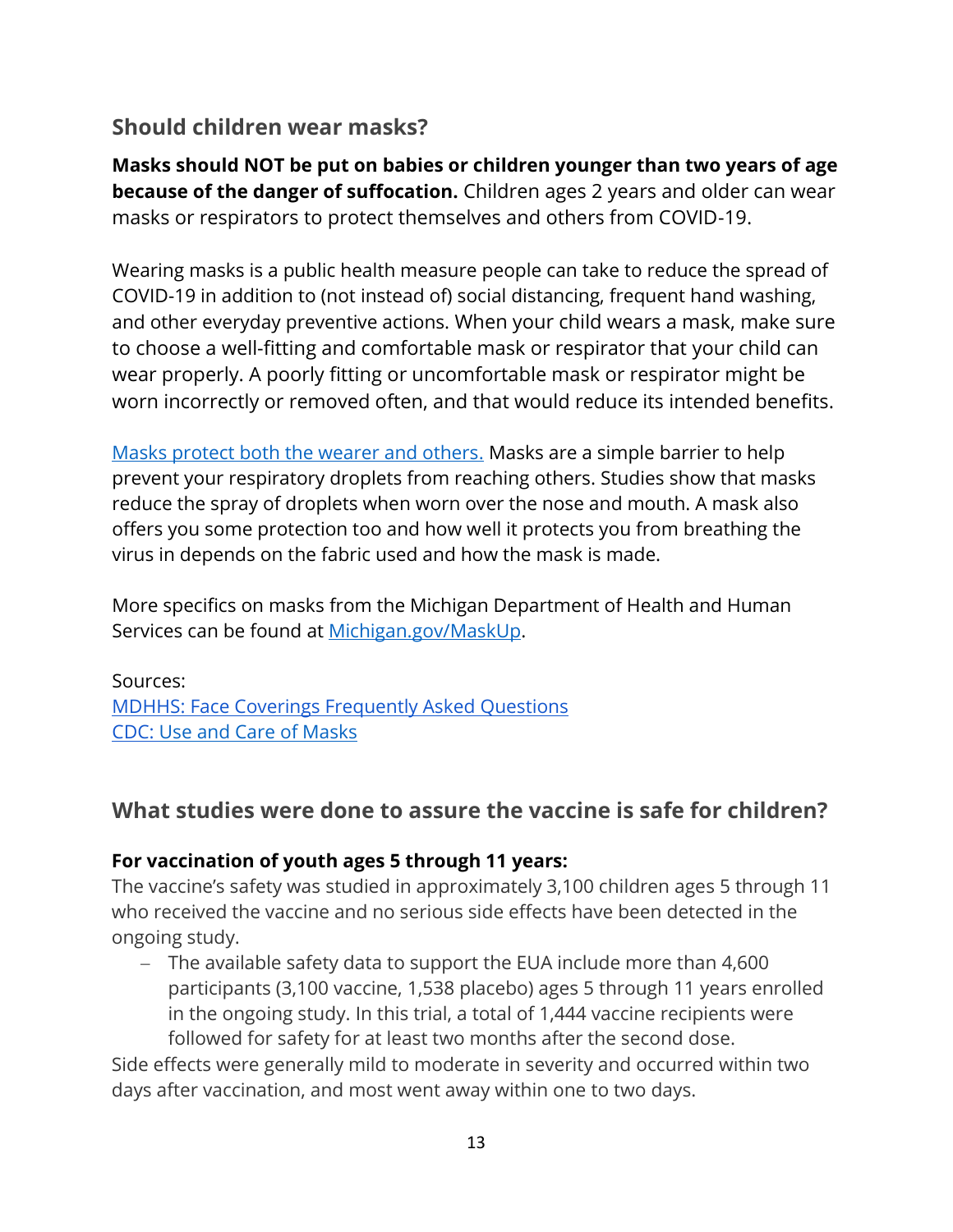### **For vaccination of youth ages 12 through 15 years:**

There were a smaller number of participants in this trial than in trials for adults, but thousands of adolescents received the COVID-19 vaccines during clinical trials and tens of millions of adults in the United States have received COVID-19 vaccines under the most intense safety monitoring in U.S. history.

It is important to note that although the trial enrolled a relatively narrow range of ages (12-15 years and 16-25 years), there were 1,131 participants ages 12-15 years who received the Pfizer BioNTech vaccine and there were 1,867 participants ages 16-25 years that received the vaccine. The earlier published clinical trial supporting EUA for 16 years and above was larger (18,860 vaccine recipients) it was also across a much broader age range (16-89 years).

The good news is that through the trial it was noted that adolescents showed similar side effect patterns to adults and that those aged 12-15 years had immune responses that were higher as compared to those aged 16-25 years, and the vaccine efficacy estimate was 100% for symptomatic lab-confirmed COVID-19.

## <span id="page-13-0"></span>**How were they able to develop the COVID-19 vaccine faster than vaccines from the past?**

Thanks to unprecedented, worldwide collaboration from scientists, health and government officials, and manufacturers, the medical community was able to focus on the development and production of a safe and effective COVID-19 vaccine. Through this strong collaboration we were able to see the COVID-19 vaccine research grow and expand so that we now have three COVID-19 vaccines available in the U.S. Only Pfizer is available for individuals under 18 years of age. Video: [COVID-19 Vaccines: How Do We Know They Are Safe?](https://youtu.be/7bBmQaX2k4w)

Watch the video: "COVID-[19 Vaccines, How Do We Know They Are Safe?"](https://youtu.be/7bBmQaX2k4w)

The first two COVID-19 vaccines that were authorized for emergency use (Pfizer-BioNTech and Moderna) were built using a technology called mRNA, rather than using a weakened or dead virus as traditional vaccines do. Traditional vaccine production involves growing viruses in living cells and purifying the virus. There are challenges associated with this process that takes time. The mRNA vaccine has an advantage in that large amounts of the mRNA can be synthesized very rapidly.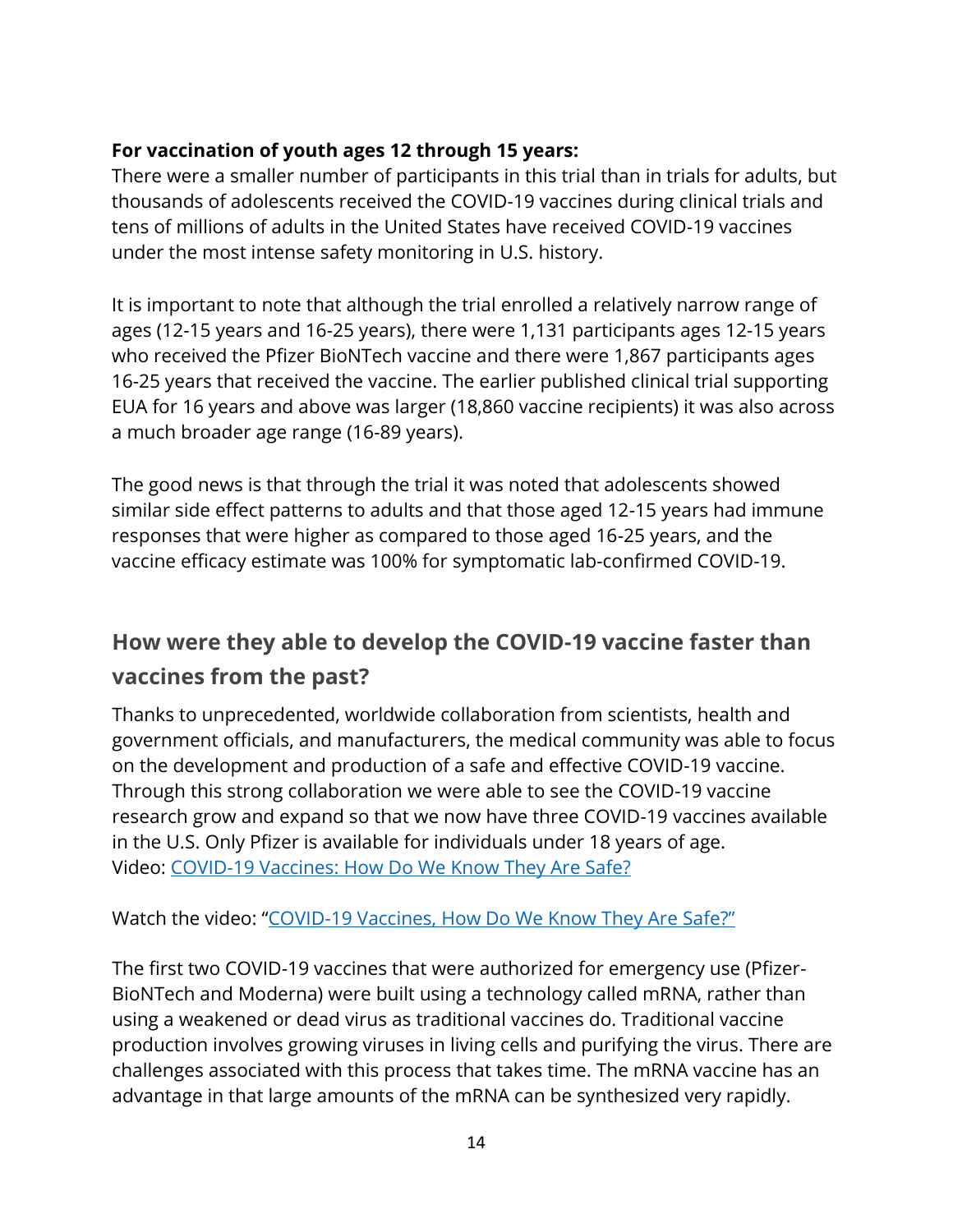While COVID-19 vaccines have been developed more quickly than other vaccines, speed did not affect safety. In addition to the advantage for mRNA vaccine production, the timeline was shortened without sacrificing quality by:

- Overlapping phase I and phase II clinical trials. Phase I studies include a small number of people and evaluate whether the vaccine causes an immune response and is safe. Scientists could look at data from a group of people as phase II was progressing to make these evaluations.
- While completing large phase III trials, manufacturers began producing the vaccine, so that if it were shown to be safe and effective, they would have large numbers of doses ready. This is not normally done because if the vaccine does not work, the manufacturer will have spent a significant amount of money to produce something that needs to be thrown away.
- While waiting for a vaccine to be ready, many other aspects of vaccine delivery were prepared (e.g., developing plans for how to distribute the first, limited quantities available, ensuring adequate supplies for distributing and administering vaccine.)

Past research on vaccines has identified potential successful approaches which has reduced the development time for a COVID-19 vaccine. These mRNA vaccines are a product of decades of study on RNA therapies and treatment by medical scientists. Beyond vaccines, cancer research has used mRNA to trigger the immune system to target specific cancer cells. mRNA technology has been used successfully for cancer immunotherapy by harnessing the body's immune system to identify and kill cancer cells in the same way the immune system identifies and targets infection from viruses or diseases.

Sources: [CDC: Understanding mRNA COVID-19 Vaccines](https://www.cdc.gov/coronavirus/2019-ncov/vaccines/different-vaccines/mrna.html) [Children's Hospital of Philadelphia: Questions and Answers about COVID](https://www.chop.edu/centers-programs/vaccine-education-center/making-vaccines/prevent-covid)-19 [Vaccines](https://www.chop.edu/centers-programs/vaccine-education-center/making-vaccines/prevent-covid) [The Promise of mRNA Vaccines](https://www.the-scientist.com/news-opinion/the-promise-of-mrna-vaccines-68202)

### <span id="page-14-0"></span>**What are the different phases of clinical trials for vaccines?**

The goal of the vaccine-approval process is to end up with a vaccine that is effective (the vaccine works in preventing the illness) and safe (there are no serious side effects or other problems). In the United States, this process has produced safe and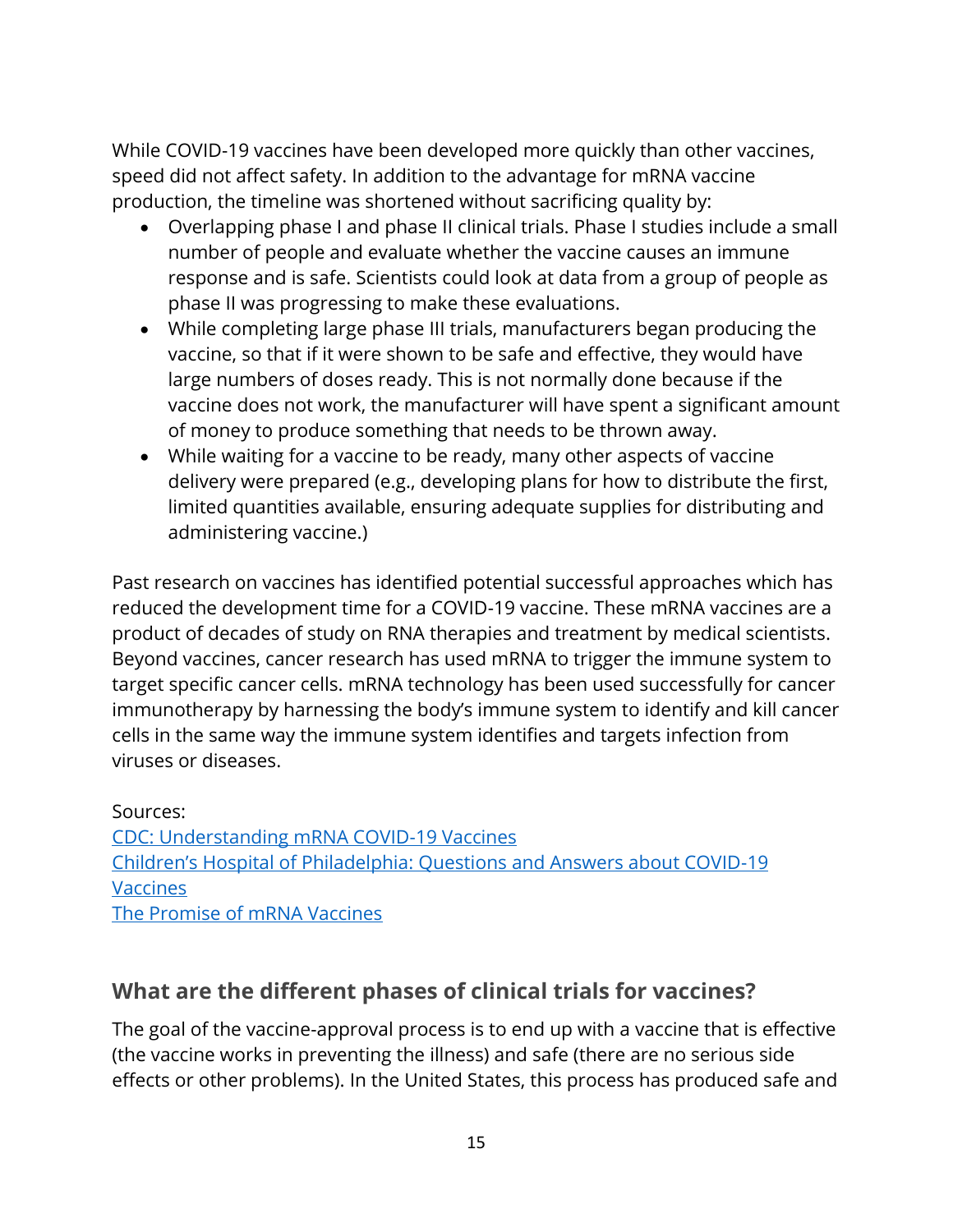effective vaccines for the flu, polio, measles, mumps, pertussis, and more. Over time, this process has saved millions of people from getting sick and dying.

The stages of development generally follow this timeline:

- **Exploratory stage**: This is the start of lab research to find something that can treat or prevent a disease. Vaccine development typically begins not at a pharmaceutical company, but in a research laboratory in a university, medical center, or biotech company. Scientists in these laboratories are most often funded by grants from the government or private foundations.
- **Pre-clinical stage**: Scientists use lab tests and testing in animals, such as mice or monkeys, to learn whether a vaccine might work. Many potential vaccines do not make it past this point. If the tests are successful, and the U.S. Food and Drug Administration (FDA) signs off, it's on to clinical testing.
- **Clinical development:** This is a three-phase process of testing in humans.
	- o **Phase I** usually involves fewer than 100 people and seeks to answer two main questions: does the vaccine generate the expected immune response (does it work in creating antibodies to protect someone from the disease) and is the vaccine safe (does the vaccine show any serious side effects)?
	- o **Phase II** involves several hundred people, comparing those who did and did not receive vaccine. During this phase, scientists try to determine the proper dose of vaccine to be given, and they continue to study the vaccine's safety. They also determine how to manufacture the vaccine — making sure the process and packaging creates a consistent vaccine, so that each batch produces similar results.
	- o **Phase III** involves tens of thousands of study participants who are similar to the population that will receive the vaccine, again comparing those who did and did not receive vaccine. During these studies, as with the previous phases, no one working with the patients, testing the samples collected from patients, or calculating the results, knows which participants received the vaccine and which did not (this is called a "double-blind" study). Researchers are also studying how long the vaccine can be used before it expires, taking into consideration how it will be transported and stored.
- **Regulatory review and approval:** Scientists with the FDA and CDC closely review the data from the clinical trials before a vaccine can be licensed and approved.
	- o Additionally, the Advisory Committee on Immunization Practices (ACIP) – a group of independent medical and public health experts who